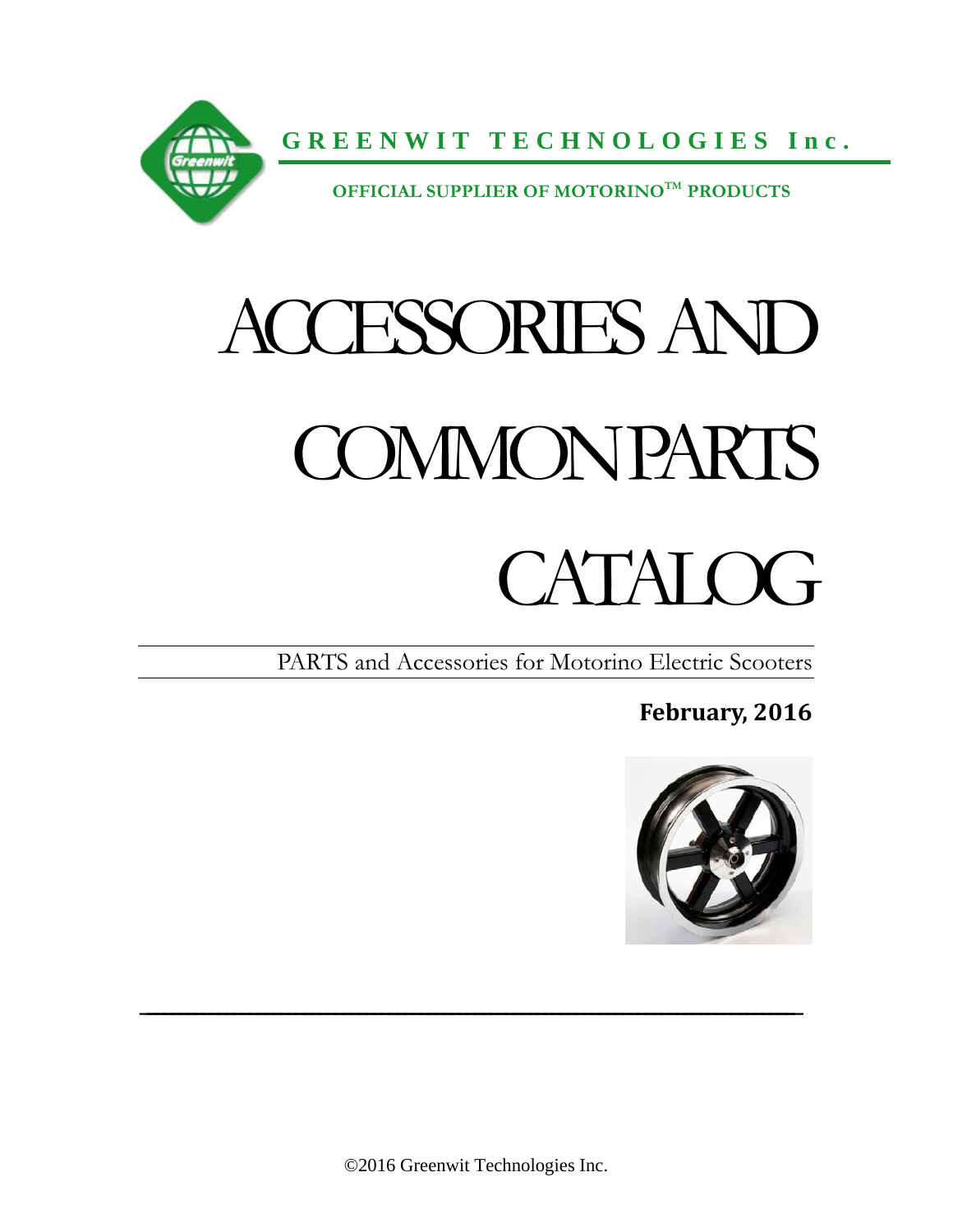# **Accesories & Common Parts**

| Part#               | Picture  | Description                                                                 | Part#                        | Picture | Description                                                     |
|---------------------|----------|-----------------------------------------------------------------------------|------------------------------|---------|-----------------------------------------------------------------|
| <b>AC18</b>         | MOTORINO | License plate                                                               | <b>AC20</b>                  |         | <b>Tubeless Tire repair</b><br>kit                              |
| AC <sub>02</sub>    |          | Raincape                                                                    | AC17-BLK<br>XL, L, M, S      |         | Helmet DOT w/t visor<br>BLACK,                                  |
| <b>AC13</b>         |          | Raincover                                                                   | AC17-SIL-<br>XL, L, M, S     |         | Helmet DOT w/t visor<br>Silver                                  |
| AC24-<br><b>BLK</b> |          | Hand Warmers -<br><b>Black</b>                                              | AC17-<br>WHI-<br>XL,L,M,S    |         | Helmet DOT w/t visor<br><b>WHITE</b>                            |
| AC24-<br><b>RED</b> |          | Hand Warmers -<br><b>RED</b>                                                | AC17-<br>BLU-<br>XL, L, M, S |         | Helmet DOT w/t visor<br><b>BLUE</b>                             |
| AC03                |          | <b>Alpine Stars Rear</b><br><b>Panniers</b>                                 | AC17-<br><b>PNK-XL</b>       |         | Helmet DOT w/t visor<br>PINK,                                   |
| AC04                |          | Saddle Bags                                                                 | AC10-<br>L, M, S             |         | Skullcap Helmet DOT<br>WHI, SIL, BLK, L,M,S                     |
| AC23                |          | Portable compressor                                                         | AC45-<br><b>XSCL</b>         |         | <b>XS Classic Skate</b><br>Helmet                               |
| AC06                |          | MP3 Player with<br>speakers                                                 | AC45-<br><b>XSFR</b>         |         | <b>XS FREERIDE Helmet</b>                                       |
| <b>AC11</b>         |          | MP3 Player Extension<br>Cable M>F 1/8" TRS [used<br>w/ AC06]                | <b>AC19</b>                  |         | <b>Portable Battery</b><br>Desulphator                          |
| <b>AC12</b>         |          | <b>Helmet - Leather Texture</b><br>Skullcap BLACK or BEIGE-<br>Med Size     | <b>AC05</b>                  |         | <b>Cycle Analyst</b>                                            |
| <b>AC44</b>         |          | Large Scooter<br>Windshield, Acrylic                                        | AC44PC                       |         | Large Scooter<br>Windshield,<br>Polycarbonate                   |
| <b>HR83</b>         |          | Mounting Brackets and<br>Hardware for AC44 windshield<br>Fits most scooters | AC25                         |         | <b>Fabric Seat Cover</b><br>various Colours/<br><b>Patterns</b> |
| AC32-BLK            |          | <b>Bicycle Saddle Bag</b><br><b>BLACK/BROWN</b>                             | AC32-<br><b>BGE</b>          |         | <b>Bicycle Saddle Bag</b><br><b>BEIGE/BROWN</b>                 |

Continues...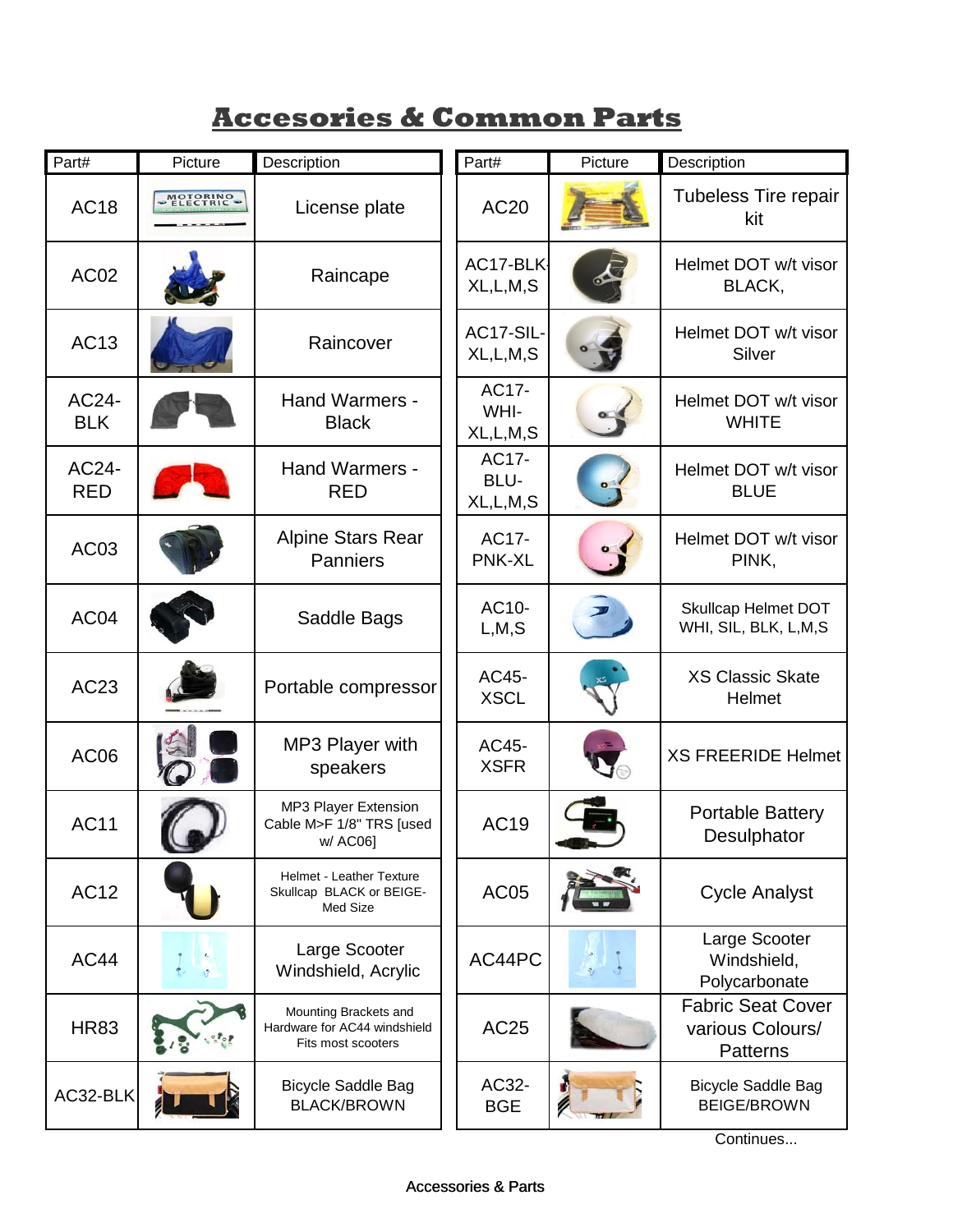#### **Accesories & Common Parts** [...Continued]

| Part#       | Picture  | Description                             | Part#                                | Picture | Description                                          |
|-------------|----------|-----------------------------------------|--------------------------------------|---------|------------------------------------------------------|
| AC31        |          | 12V cigarette lighter<br>plug           | <b>MC12</b>                          |         | Pedals (L&R)                                         |
| <b>MC24</b> |          | <b>Folding Pedals [Pair]</b>            | <b>MC13LB/</b><br>MC <sub>13RB</sub> |         | Pedal Cranks [L]eft or<br>[R]ight [                  |
| AC36        |          | Goggles [Various<br>Colors]             | AC12-<br>BLK/-BEI                    |         | Medium Helmet - Leather<br>Skullcap [Black or Beige] |
| <b>AC38</b> |          | Ski Goggles [Various]<br>Colors]        | <b>AC41</b>                          |         | <b>Folding Goggles [Various</b><br>Colors]           |
| <b>TR09</b> | Electric | Motorino 'Electric'<br>Logo             | <b>TR10</b>                          |         | Motorino Logo (front)                                |
| AC35        |          | <b>Reflective Safety</b><br><b>Vest</b> |                                      |         |                                                      |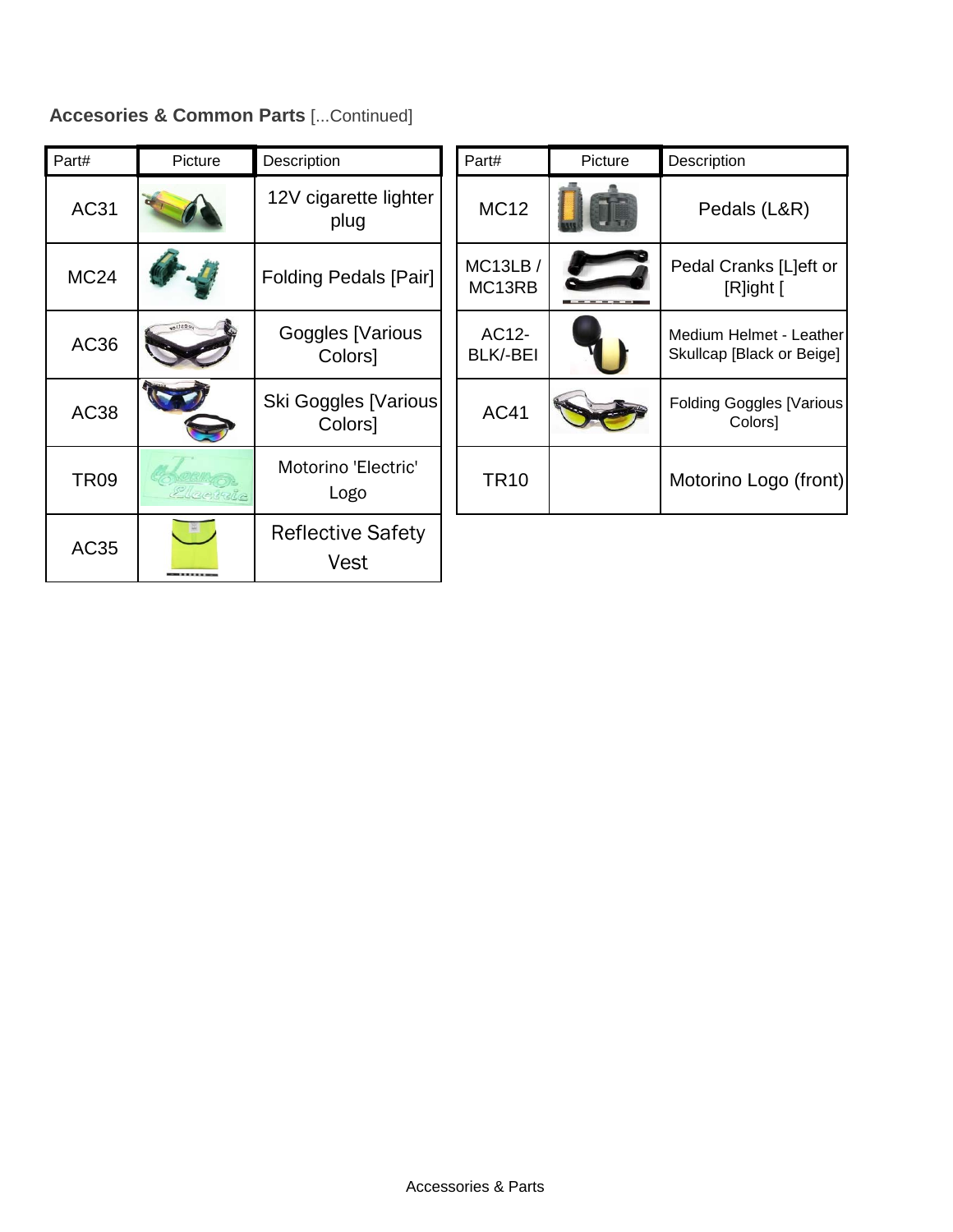# **Tubes and Tires**

| Part#                  | Picture | Description                                  | Part#       | Picture                  | Description                                                                                              |
|------------------------|---------|----------------------------------------------|-------------|--------------------------|----------------------------------------------------------------------------------------------------------|
| <b>TT15</b>            |         | Tire 4x12" (120/70-12)<br>[XPd/h Front Tire] | TT15-WHI    |                          | Tire 4x12" (120/70-12)<br>White Sidewall [XPd/h<br>Front Tire]                                           |
| <b>TT01</b>            |         | 3.5x10 tire (all XP<br>models)               | TT11B       |                          | <b>Tubeless Tire Valve -</b><br><b>Bent</b>                                                              |
| <b>TT01 -</b><br>Color |         | Yellow / Pink 3.5x10<br><b>Tire</b>          | <b>TT20</b> |                          | 120/70-10" Tire. Standard on<br>XMS & rear for XPd's 2015<br>onward [will replace TT01 in<br>most cases] |
| <b>TT02</b>            |         | 3.5x16 tube<br>(optional)                    | <b>TT09</b> |                          | $2.5x22$ tube (BTr)                                                                                      |
| <b>TT03</b>            |         | 3.0x16 tire (VTn)                            | <b>TT14</b> |                          | 2.125 x 16" Tire                                                                                         |
| <b>TT04</b>            |         | *Call for availibility*<br>3.0x16 tube (VTn) | <b>TT07</b> |                          | 2.5x22 Front Tire<br>(BTr)                                                                               |
| <b>TT05</b>            |         | $2.5x18$ tire (VTs)                          | <b>TT08</b> | $\overline{\phantom{a}}$ | 2.5x22 Rear Tire<br>(BTr)                                                                                |
| <b>TT06</b>            |         | $2.5x18$ tube (VTs)                          | <b>TT10</b> |                          | 2.125x16 tube                                                                                            |
| <b>TT11S</b>           |         | Tubeless Tire Valve -<br>Straight            | <b>TT22</b> |                          | Tube 4 X 12"                                                                                             |

# **Storage Box Parts**

| Part#                | Picture       | <b>Description</b>    | Part#       | Picture           | Description                                      |
|----------------------|---------------|-----------------------|-------------|-------------------|--------------------------------------------------|
| B01B-<br><b>YELL</b> |               | Box Lid - YELLOW(XPh) | <b>B02R</b> | مت                | Box Reflector (right)                            |
| B01B-<br><b>RED</b>  |               | Box Lid - RED(XPh/r)  | <b>B02L</b> | <b>CONTRACTOR</b> | Box Reflector (left)                             |
| B01B-<br><b>BLK</b>  | $\frac{1}{2}$ | Box Lid - Black       | <b>B04A</b> |                   | Box Lock (bottom part)<br>[Old-Style WIDE hinge] |

Continues...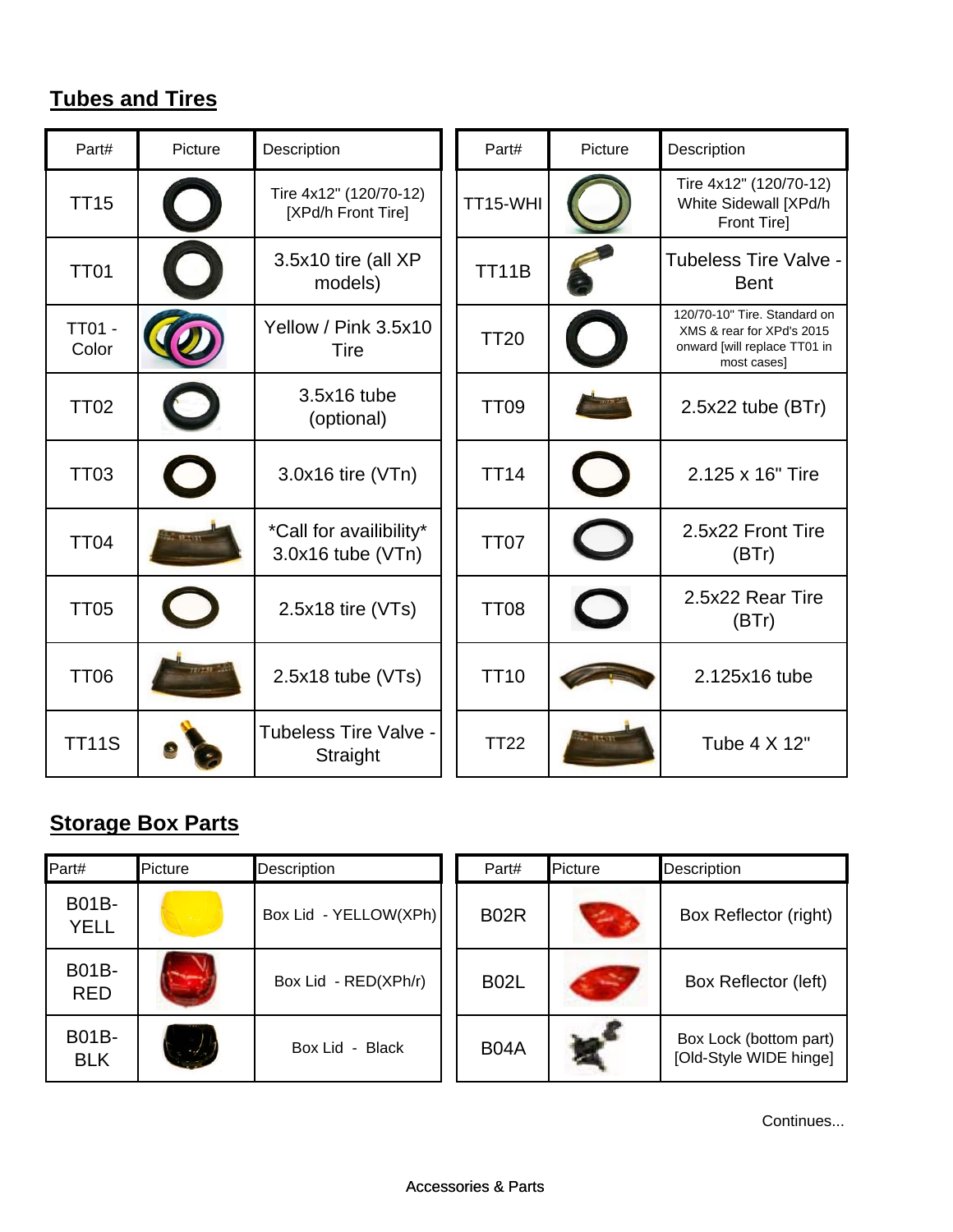# **Storage Box Parts [...Continued]**

| Part#                      | Picture | Description                                                                        | Part#         | Picture | Description                                                    |
|----------------------------|---------|------------------------------------------------------------------------------------|---------------|---------|----------------------------------------------------------------|
| <b>B01A-</b><br><b>PNK</b> |         | Box Lid - XPv Pink                                                                 | <b>B04B</b>   |         | Box Lock (bottom part)<br>[New-Style NARROW<br>hinge]          |
| <b>B01A-</b><br><b>DBL</b> |         | Box Lid - XPv Blue                                                                 | <b>B05A</b>   |         | Box Catch (top brass part)<br>WIDE Older Hinge Boxes<br>only   |
| <b>B01A-</b><br><b>BUR</b> |         | Box Lid - XPv Burgundy                                                             | <b>B05B</b>   |         | Box Catch (top brass part)<br>Newer Narrow Hinge boxes<br>only |
| <b>B01A-</b><br><b>DGR</b> |         | Box Lid - XPv Green                                                                | <b>B06</b>    |         | <b>Box Mounting</b><br>Hardware                                |
| <b>B01B-</b><br>WHI        |         | Box Lid - White                                                                    | <b>B11A</b>   |         | <b>OLD Style Wide</b><br>Hinge hinge pins                      |
| <b>B01A-</b><br><b>CBL</b> |         | Box Lid- XPr Carribean<br><b>Blue</b>                                              | <b>B11B</b>   |         | Narrow & Xpe hinge<br>pins                                     |
| <b>B01A-</b><br><b>OGR</b> |         | Box Lid- XPr Olive Green                                                           | <b>B21</b>    |         | Large Fibreglass Cargo<br>Rack Box 14"x15" White               |
| <b>B01A-</b><br><b>DRD</b> |         | Box Lid- XPr Dark Red                                                              | <b>B22</b>    |         | Large Fibreglass Cargo<br>Rack Box 23"x15" White               |
| <b>B01A-</b><br><b>STL</b> |         | Box Lid- XPr Smoked<br><b>Steel</b>                                                | <b>B23</b>    |         | Large Fibreglass Cargo<br>Rack Box 24"x16" White               |
| <b>B15</b>                 |         | Storage "music" box equipped<br>with MP3 player, speakers,<br>subwoofer and remote | B03A/<br>B03B |         | Box underside (black<br>plastic)                               |
| <b>B13</b>                 |         | Extra Large Cargo Box                                                              | <b>B12</b>    |         | Large Cargo Box                                                |
| B17/<br>B19 / B20          |         | Lid stay wire: 24cm<br>/40cm / 32cm                                                | <b>HR23</b>   |         | Panel screws (short)                                           |
| <b>MC107</b>               |         | x3 Box bolts (M6x1.0)<br>for latch and lock                                        | <b>HR48</b>   |         | Threaded panel clips<br>for M6x1.0 bolt                        |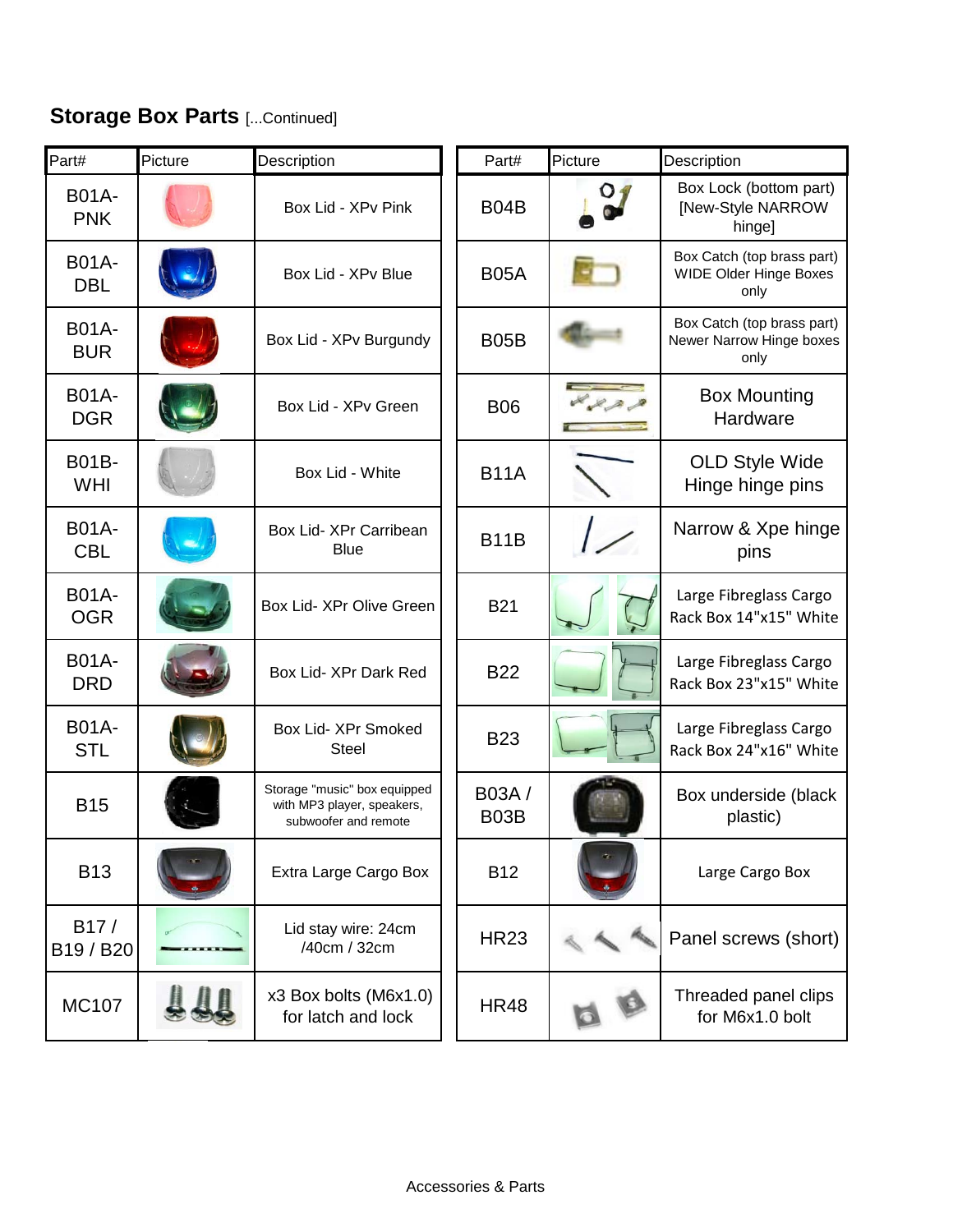# **Accesories & Common Parts**

# **Batteries**

#### **SLA**

| Part# | <b>Picture</b> | Description                                             | Part#        | Picture | Description            |
|-------|----------------|---------------------------------------------------------|--------------|---------|------------------------|
| BAT04 |                | SLA 12V 20AH Pack of 4<br>[Use Qty x1.25 for a 60V set] | <b>BAT05</b> |         | 12V 38AH (single cell) |
| BAT02 |                | SLA 12V 12AH Pack of 4<br>[Use Qty x1.25 for a 60V set] |              |         |                        |

#### **Li Ion**

| Part#        | Picture | Description                                                                                     | Part#        | Picture | Description                                |
|--------------|---------|-------------------------------------------------------------------------------------------------|--------------|---------|--------------------------------------------|
| BAT09        |         | 36V 8Ah Li-Ion Battery.<br>LTf. DIN charging<br>connector.                                      | <b>BAT22</b> |         | Li-Ion, 48V, 10Ah, Bicycle,<br>LTi         |
| <b>BAT20</b> |         | Li-Ion, 36V, bicycle, CTr*<br>60x100x370mm *connector will<br>require retrofit of four-pin plug | <b>BAT23</b> |         | 48V 12Ah LiNiMnCo<br>Battery. Ltn, 500W CK |
| <b>BAT12</b> |         | 36V 9Ah Li-Ion battery for<br>LT bike & Conv. kit                                               |              |         |                                            |

#### **LiFePO4**

| Part#        | <b>Picture</b> | Description                                                              | Part#        | Picture | Description                                                          |
|--------------|----------------|--------------------------------------------------------------------------|--------------|---------|----------------------------------------------------------------------|
| <b>BAT10</b> |                | Lithium [LiFePO4] 12V 25AH<br>Pack of 4 [Use Qty x1.25 for<br>a 60V set] | <b>BAT14</b> |         | 60Ah 12V LiFePO4 Aluminium<br>case, GQGT. No internal<br>protection. |
| <b>BAT13</b> | rs"<br>E       | 50Ah 12V LiFePO4 Aluminium<br>Case, GQGT, No Internal<br>protection      | <b>BAT24</b> |         | 48V LiFePO4 25aH<br>Single enclosure                                 |
| <b>BAT34</b> |                | 60V LiFePO4 25aH<br>Single enclosure                                     |              |         |                                                                      |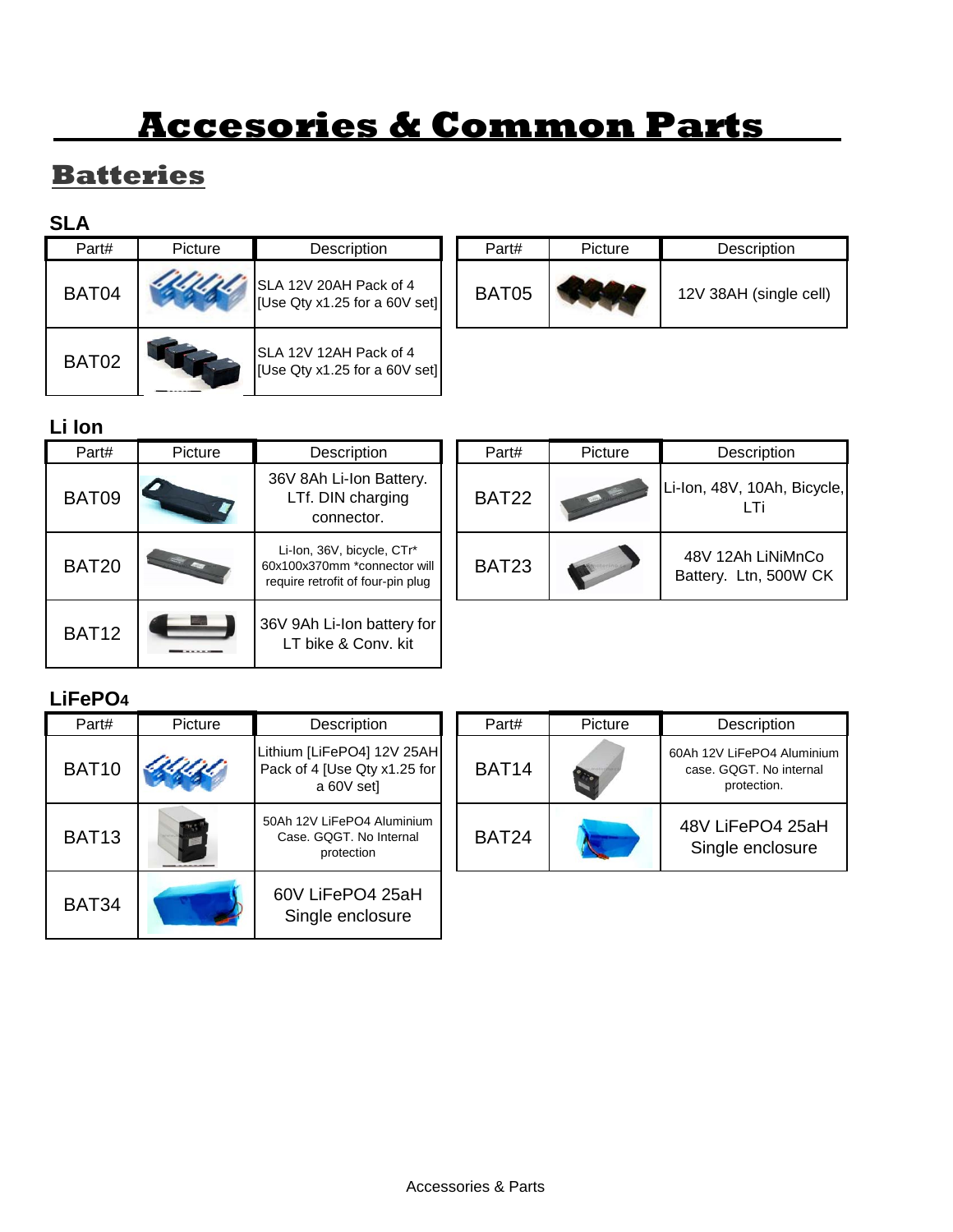#### **Misc.**

| Part#       | Picture | Description                                                     | Part#       | Picture | Description                      |
|-------------|---------|-----------------------------------------------------------------|-------------|---------|----------------------------------|
| <b>EL61</b> |         | <b>Anderson Connector</b><br>plastic body and two<br>pins (50A) | <b>EL63</b> |         | Circuit Breaker 60A              |
| <b>EL87</b> |         | Circuit Breaker, 100A,<br>GTx                                   | <b>EL22</b> |         | 40A Breaker                      |
| BAT07       |         | Alarm Key Fob batteries                                         | <b>EL40</b> |         | 40A Wire lengths (set<br>of $4)$ |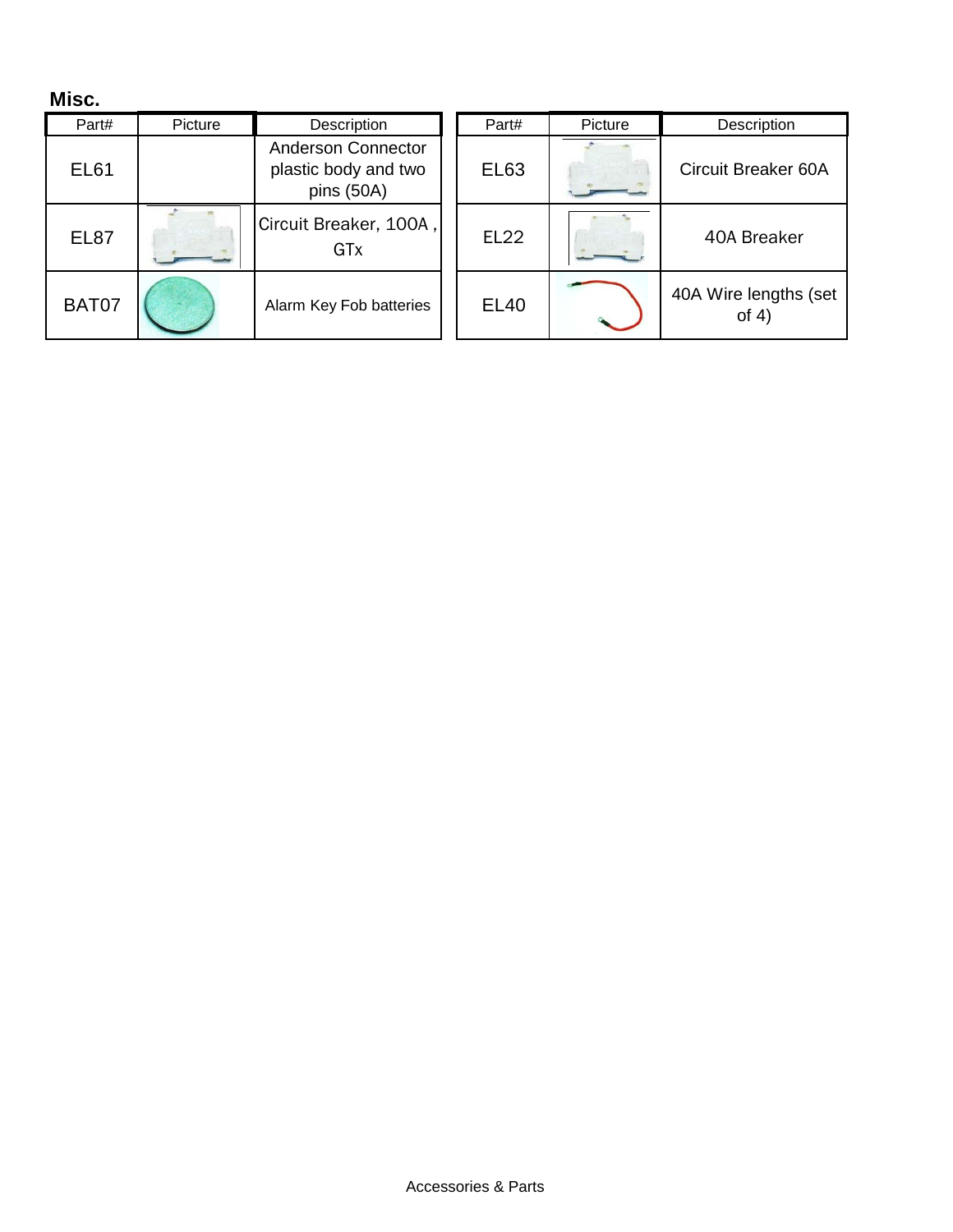# **Chargers**

#### **SLA**

| Part#            | Picture | Description                                                                   | Part#            | Picture | Description                                                     |
|------------------|---------|-------------------------------------------------------------------------------|------------------|---------|-----------------------------------------------------------------|
| CH <sub>01</sub> |         | SLA, 48V, 3A, IEC Female<br>Conn, Fan, Metal Case                             | <b>CH10</b>      |         | 48V 3.5A SLA battery<br>charger-Black metal Case<br>(GT series) |
| CH <sub>07</sub> |         | 24V 2A SLA battery<br>charger                                                 | <b>CH14</b>      |         | 48V 6A SLA battery<br>charger Metal Case (GTx<br>4-prone plug)  |
| <b>CH38</b>      |         | SLA, 48V, 3A, IEC [F]<br>Conn, plastic Housing                                | <b>CH19</b>      |         | 60V 3A SLA battery<br>charger plastic case                      |
| <b>CH02</b>      |         | 48V 4A SLA battery charger<br>Metal Case [recommended for<br>>20aH batteries] | CH <sub>08</sub> |         | SLA, 36V, 2A, IEC<br>Female Conn, Plastic<br>Case               |
| <b>CH30</b>      |         | SLA, 12V, 5A, IEC<br>Female Conn, Metal<br>Case                               | <b>CH29</b>      |         | SLA, 60V, 5A, IEC<br>Female Conn, Metal Case                    |
| <b>CH24</b>      |         | <b>SLA, 48V, 4A, IEC</b><br>Female Conn, Plastic<br>Case                      | CH <sub>06</sub> |         | <b>12V 1.7A SLA</b><br>battery charger                          |
| <b>CH35</b>      |         | SLA, 24V, 3A, IEC<br>Female Conn, Metal<br>Case                               | <b>CH51</b>      |         | 48V, 6A, "GTx Conn",<br><b>Metal Case</b>                       |
| <b>CH36</b>      |         | SLA, 36V, 3A, IEC<br>Female Conn, Metal<br>Case                               | <b>CH41</b>      |         | 60V, 3A, 4 pin Inline conn,<br><b>Metal Case</b>                |
| <b>CH43</b>      |         | 48V, 3A, 4-pin Inline<br>conn, Metal Case                                     | <b>CH44</b>      |         | 60V, 5A, 4-Pin Inline<br>conn, Metal Case                       |
| <b>CH46</b>      |         | 6V, 2.5A, DC Power<br>plug, Metal Case                                        | <b>CH48</b>      |         | 36V, 1.5A, DC Power<br>plug, Metal Case                         |
| <b>CH50</b>      |         | 60V, 3.5A, IEC Female<br>Conn, Metal Case                                     |                  |         |                                                                 |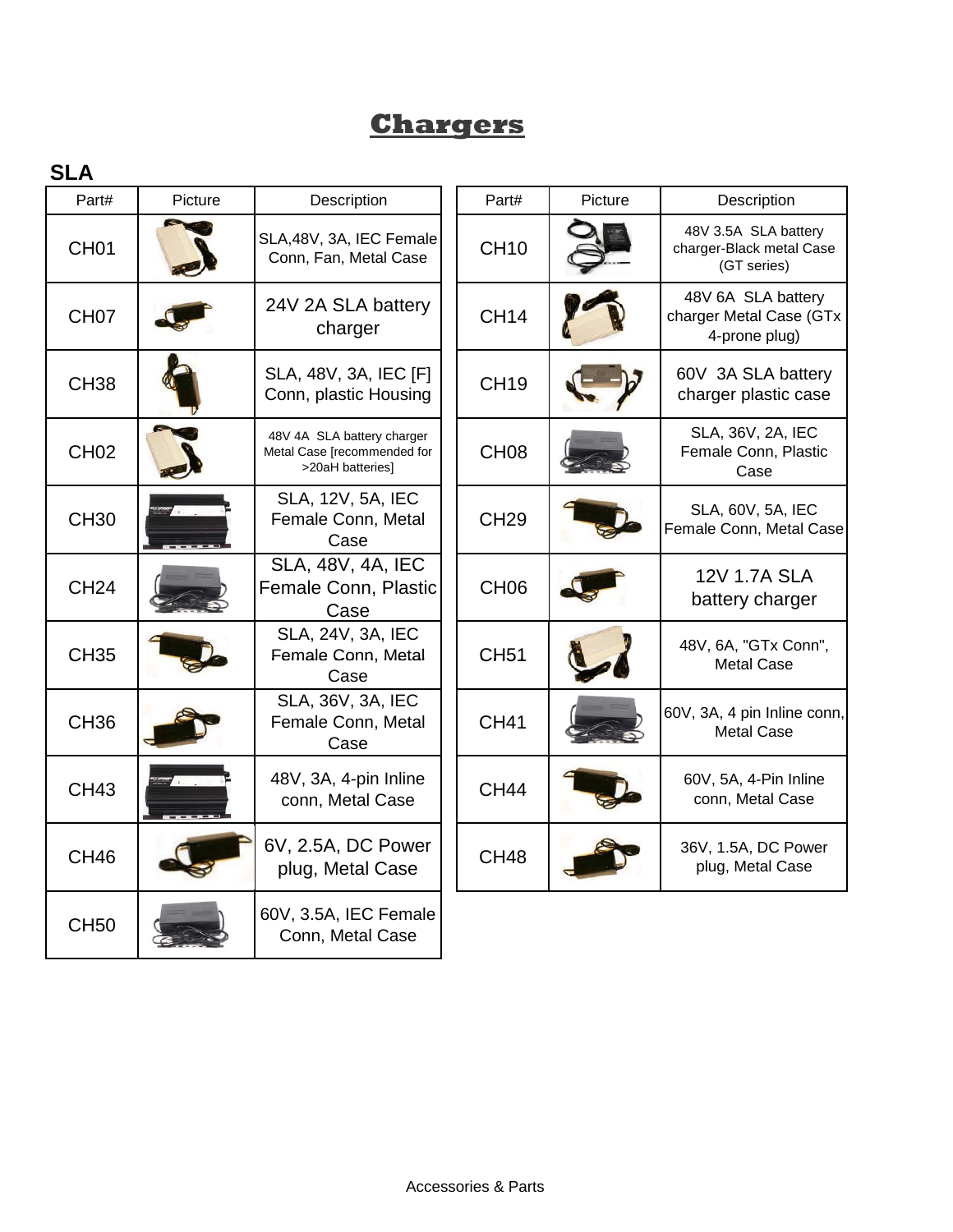# **Li Ion**

| Part#            | <b>Picture</b> | Description                                                          | Part#       | Picture | Description                            |
|------------------|----------------|----------------------------------------------------------------------|-------------|---------|----------------------------------------|
| <b>CH40</b>      |                | Li-ion, 48V, 3A, RCA<br>connector, metal case, LTn,<br>48V Conv. Kit | <b>CH39</b> |         | Li-ion, 48V, 2<br>DC Power Co          |
| CH <sub>09</sub> |                | Lithium-Ion, 36V, 1.8A, XLR<br>3-pin Male Conn, Plastic<br>Case, LTm | <b>CH17</b> |         | Lithium-Io<br>5.5x2.1mm D<br>Plastic C |
| <b>CH21</b>      |                | Lithium-Ion, 48V, 2A,<br>Phono Coax Conn,<br><b>Bicycle</b>          |             |         |                                        |

| Part#       | Picture | Description                                                              |
|-------------|---------|--------------------------------------------------------------------------|
| CH39        |         | Li-ion, 48V, 2A, 5.5x2.1mm<br>DC Power Conn, Metal case,                 |
| <b>CH17</b> |         | Lithium-Ion, 36V, 2A,<br>5.5x2.1mm DC Power Conn.<br>Plastic Case, CTI/g |

#### **LiFePO4**

| Part#       | Picture         | Description                                       | Part#       | Picture                          | Description                                                     |
|-------------|-----------------|---------------------------------------------------|-------------|----------------------------------|-----------------------------------------------------------------|
| <b>CH12</b> |                 | LiFePO4, 48V, 5A, IEC<br>Female Conn, Metal Case  | <b>CH34</b> |                                  | LiFePO4, 60V, 10A, SC50<br>Conn, Metal Case, Digital<br>Readout |
| <b>CH13</b> |                 | LiFePO4, 48V, 10A, SC50<br>Conn, Metal Case       | <b>CH25</b> | $\overline{\phantom{a}}$         | LiFePO4, 60V, 20A, SC50<br>Conn, Metal Case                     |
| <b>CH32</b> |                 | LiFePO4, 36V, 3A, IEC<br>Female Conn, Metal Case  | <b>CH31</b> |                                  | LiFePO4, 12V, 20A, SC50<br>Conn, Metal Case                     |
| <b>CH27</b> | <b>STRIP OF</b> | LiFePO4, 60V, 10A, SC50<br>Conn, Metal Case       | <b>CH26</b> |                                  | LiFePO4, 60V, 15A, SC50<br>Conn, Metal Case                     |
| <b>CH23</b> |                 | LiFePO4, 72V, 5A, IEC<br>Female Conn, Metal Case  | <b>CH22</b> | <b>All Service</b>               | LiFePO4, 60V, 8A, IEC<br>Female Conn, Metal Case                |
| <b>CH20</b> | <b>The Book</b> | LiFePO4, 60V, 10A, IEC<br>Female Conn, Metal Case | <b>CH18</b> | <b>The County</b>                | LiFePO4, 60V, 5A, IEC<br>Female Conn, Metal Case                |
| <b>CH28</b> |                 | LiFePO4, 72V, 10A,<br>SC50 Conn, Metal<br>Case    | <b>CH42</b> | <b>Alliance</b>                  | 60V, 5A, 4-pin Inline<br>conn, Metal Case                       |
| <b>CH45</b> |                 | 48V, 5A, 4-Pin inline<br>conn. Metal Case         | <b>CH47</b> | $\mathcal{L} = 2.21 \times 10^3$ | 60V, 8A, GTx Conn,<br><b>Metal Case</b>                         |
| <b>CH49</b> |                 | 60V, 10A, GTx Conn,<br><b>Metal Case</b>          |             |                                  |                                                                 |